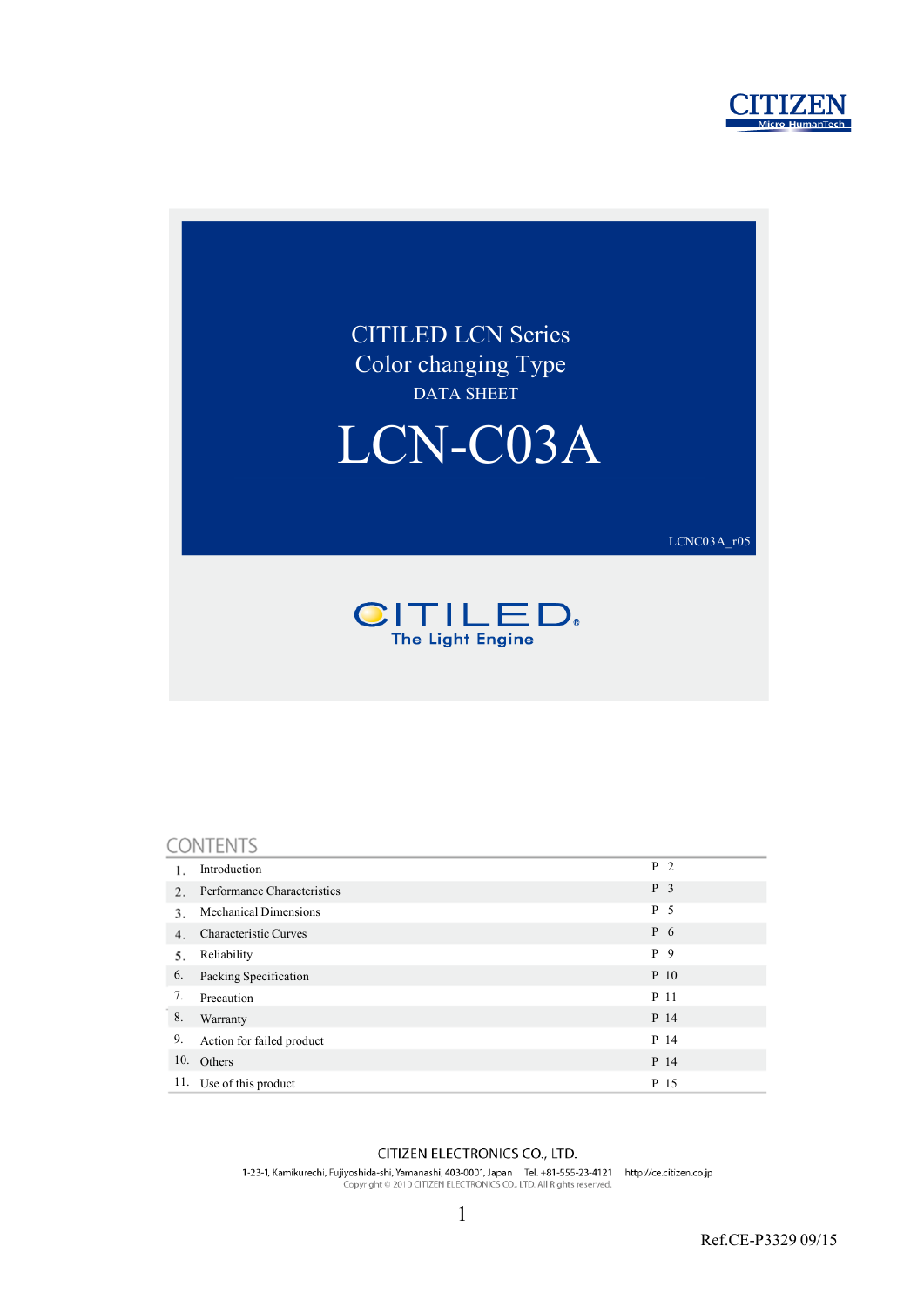

#### **Product Nomenclature**



|                   | LCN<br>$[1]$       | $[2]$ | 03<br>$[3]$ |               |
|-------------------|--------------------|-------|-------------|---------------|
| 111               | Product shape      |       |             | <b>LCN</b>    |
| $\lceil 2 \rceil$ | <b>Mount</b> Type  |       |             | C: Cluster    |
| $\lceil 3 \rceil$ | <b>Lm</b> category |       |             | 03: 3,000lm   |
| 14                | <b>Version</b>     |       |             | Internal code |
|                   | Cool white color   |       |             | 6,500K        |
|                   | Warm white color   |       |             | 2,700K        |

## **1. Introduction**

### **1-1. Product Description**

This product (LCN) is comprised of two different CCTs, and is to be driven using the 4 terminals which are shown in Page 5.

#### **1-2. Features**

- ・Mechanical Dimensions : 23.5 x 23.5 x 1.7 (mm)
	-
- 
- ・Package Structure : Aluminium Base Chip on Board
- ・Aluminum Base: : Aluminum PWB
- ・Connection to Heat Sink : M3 screw, using thermally conductive glue is recommended
- ・CRI (Ra) : Min.80
- ・Cool white color : 6,500K (IF=700mA)
- ・Warm white color : 2,700K (IF=700mA)
- ・Chromaticity Range : 3-step(2700K) & 5-step(6500K) MacAdam Ellipse
- ・Thermal Resistance : 1.5 C/W
- ・RoHS compliant

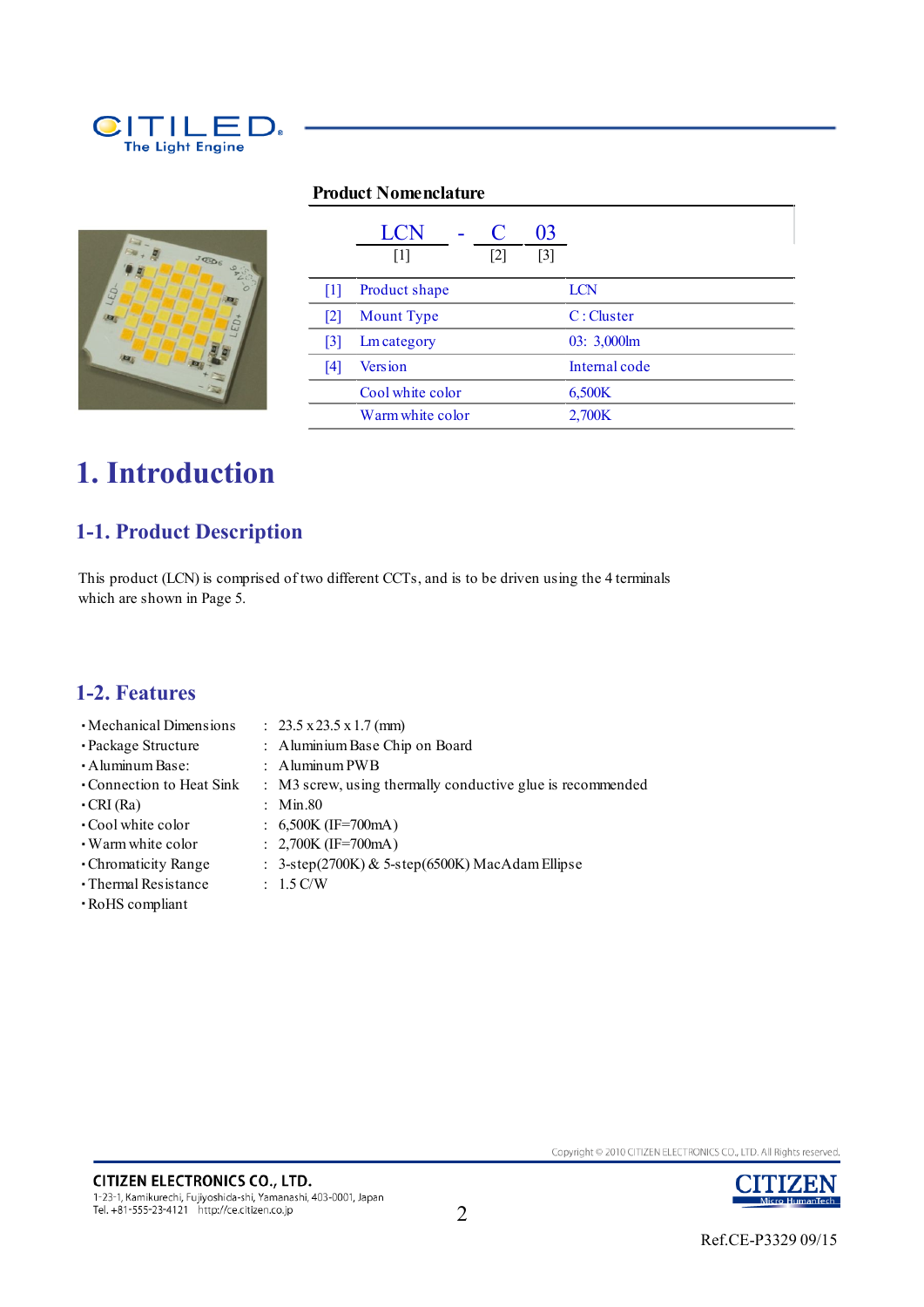

## **2. Performance Characteristics**

|              |            |     |              |                                |       |                          |        |                                           |       |      |      |            | $(Tc=25C)$ |                       |
|--------------|------------|-----|--------------|--------------------------------|-------|--------------------------|--------|-------------------------------------------|-------|------|------|------------|------------|-----------------------|
| Product cord | Nominal    |     | CRI(Ra)      | Luminous flux<br>$\text{Im}$ ) |       |                          |        | Chromaticity<br>Forward<br>(V)<br>Current |       |      |      | Voltage    |            | Thermal<br>Resistance |
|              | <b>CCT</b> | Ra  | R9           |                                |       | w<br>л                   |        | (mA)                                      |       |      |      | $Rj-c$     |            |                       |
|              |            | Min | Min          | Min.                           | Typ.  | Max.                     | Typ    | Typ                                       |       | Min. | Typ. | <b>Max</b> | (C/W)      |                       |
| LCN-C03A     | 2700K      | 80  | $\mathbf{0}$ | 2,518                          | 2,894 | $\overline{\phantom{a}}$ | 0.4543 | 0.4076                                    | 700.0 | 32.4 | 36.0 | 39.6       | 1.5        |                       |
|              | 6500K      | 80  | $\mathbf{0}$ | 2,913                          | 3,348 |                          | 0.3111 | 0.3241                                    | 700.0 | 32.4 | 36.0 | 39.6       | 1.5        |                       |

### **2-1. Electro Optical Characteristics**

**Notes :**

1. The tolerance of measurement at our tester is VF+/-3%,  $\Phi v$ +/-10%, Chromaticity(x,y)+/-0.01 and Ra+/-2.

#### **2-2. Absolute Maximum Ratings**

| <b>Parameter</b>          | <b>Symbol</b> | <b>Rating</b>   |        |
|---------------------------|---------------|-----------------|--------|
| Input Power [W]           | Pi            | 31.7            | $*1*4$ |
| Forward Current [mA]      | ΙF            | 800.0           | $*1$   |
| Reverse Voltage [V]       | Vr            | 3               |        |
| Operating Temperature [C] | Top           | $-30 \sim +100$ | $*5$   |
| Storage Temperature [C]   | <b>Tst</b>    | $-40 \sim +100$ |        |
| Case Temperature [C]      | Tc            | 85              | $*$    |
| Junction Temperature [C]  |               | 135             | $*3$   |

\*1. Input power and forward current are the values when the LED is used within the range of the derating characteristics in this data sheet.

\*2 Refer to 3. Mechanical Dimensions for Tc measurement point

\*3 Tj = Tc + Rj-c  $\times$  Pi

\*4 Absolute maximum of power input and Forward current are the summation of cool color & warm color, - not for individual value of each input

\*5 Tc refers to the delation curve in page 8, 4-3. Derating Characteristics when forward current input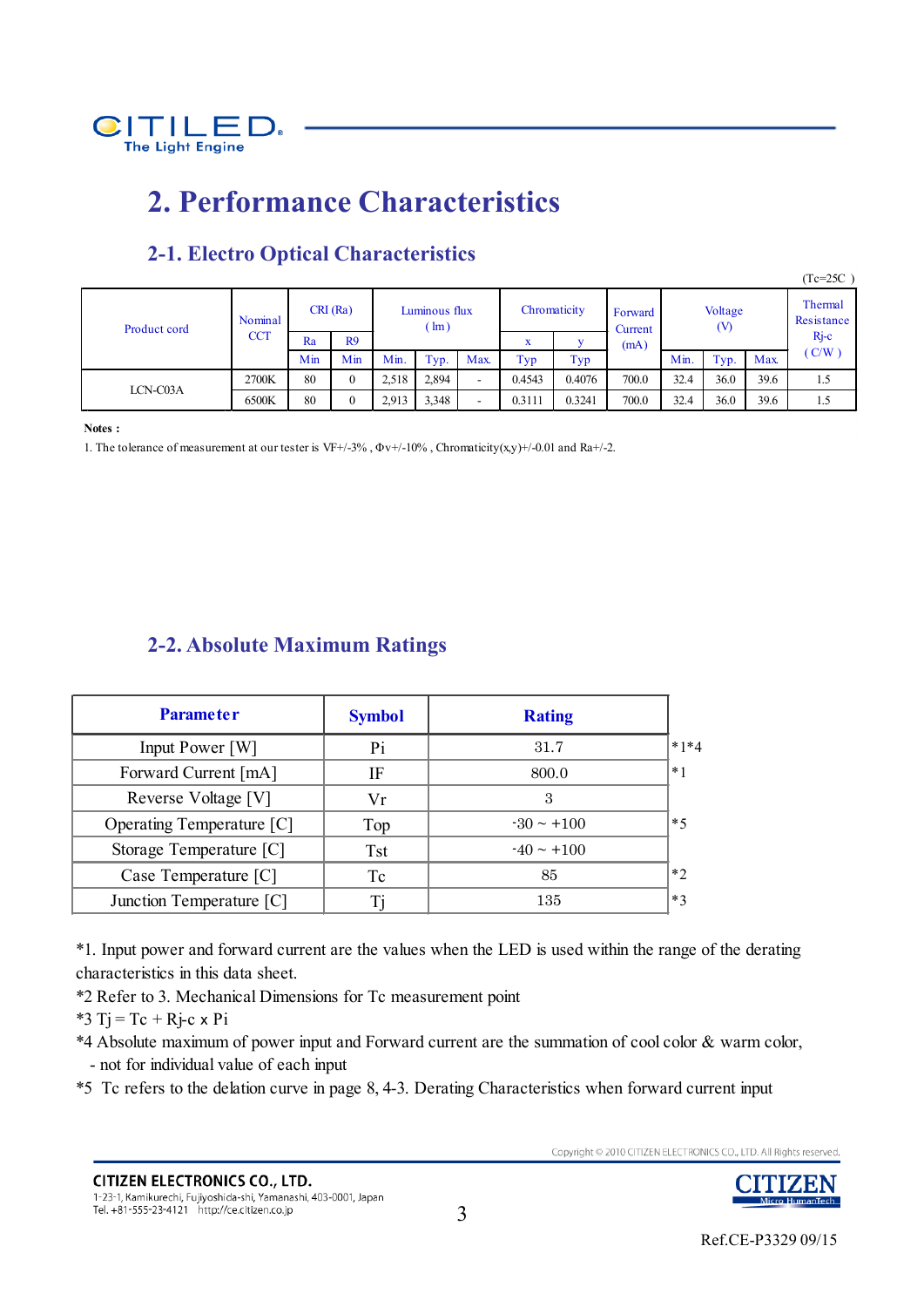

#### **2-3. Chromaticity Characteristics**

|                        |                              |                               |                   |                   | $(Tc=25C)$                              |
|------------------------|------------------------------|-------------------------------|-------------------|-------------------|-----------------------------------------|
|                        |                              |                               |                   | Oval parameter    |                                         |
| <b>Color Region</b>    | <b>Nominal</b><br><b>CCT</b> | <b>Center Point</b><br>(x, y) | <b>Major Axis</b> | <b>Minor Axis</b> | <b>Ellipse</b><br><b>Rotation Angle</b> |
| 3-step MacAdam ellipse | 2700K                        | $0.4076$ )<br>(0.4543,        | 0.00774           | 0.00411           | 53.95                                   |

|                        |                              |                               | Oval parameter    |                   |                                         |  |
|------------------------|------------------------------|-------------------------------|-------------------|-------------------|-----------------------------------------|--|
| <b>Color Region</b>    | <b>Nominal</b><br><b>CCT</b> | <b>Center Point</b><br>(x, y) | <b>Major Axis</b> | <b>Minor Axis</b> | <b>Ellipse</b><br><b>Rotation Angle</b> |  |
| 5-step MacAdam ellipse | 6500K                        | $0.3241$ )<br>$(0.3111)$ ,    | 0.01115           | 0.00475           | 57.65                                   |  |

\* θ is the angle between the major axis of the ellipse and the x-axis, and a and b are the major and minor semi-axes of an ellipse. (Ref. IEC 60081:1997 AnnexD)



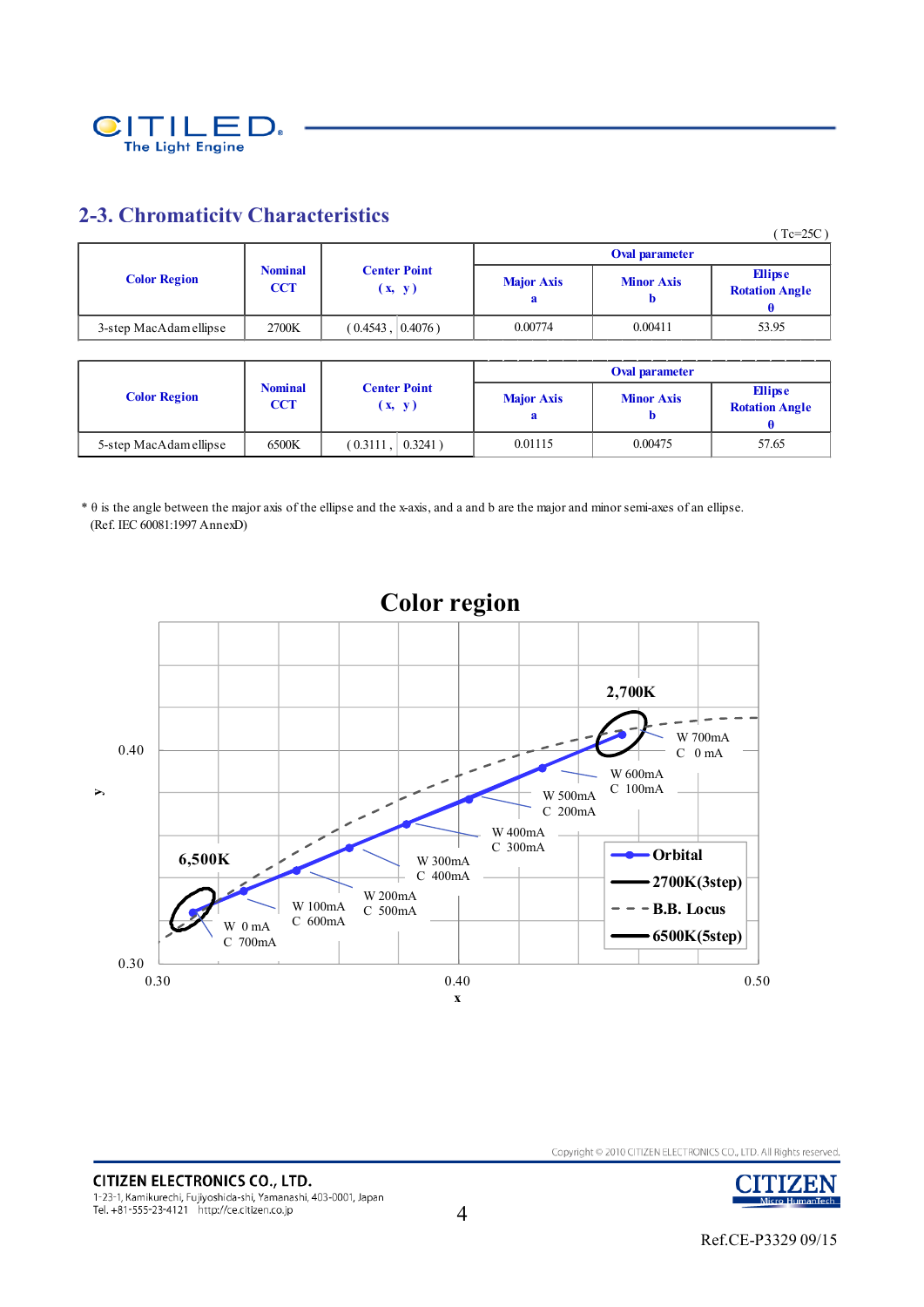

## **3. Mechanical Dimensions**

Unit:mm Tolerances unless otherwise specified : +/-0.3



**CITIZEN ELECTRONICS CO., LTD.** 1-23-1, Kamikurechi, Fujiyoshida-shi, Yamanashi, 403-0001, Japan<br>Tel. +81-555-23-4121 http://ce.citizen.co.jp



5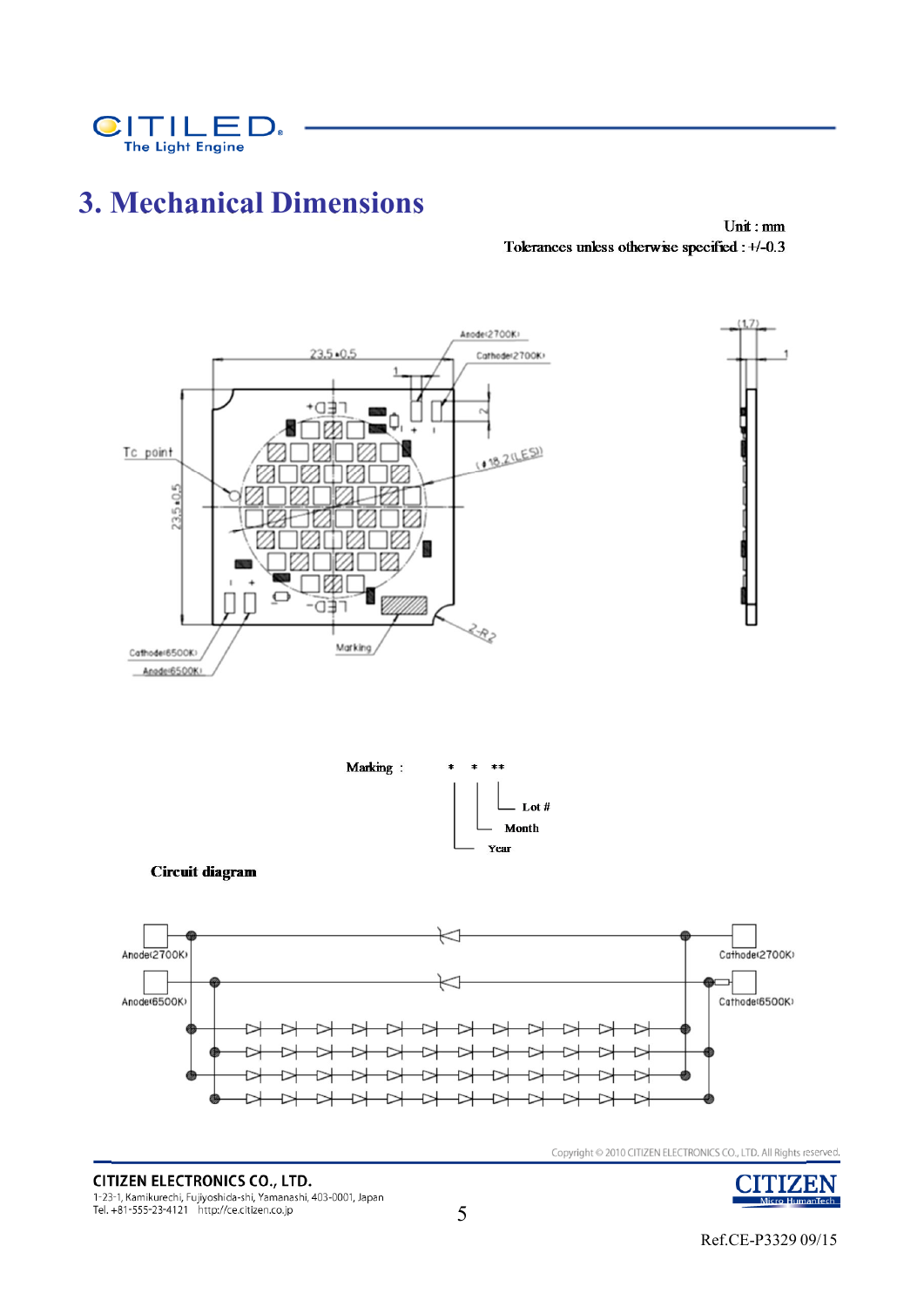

# **4. Characteristic Curves**

#### **4-1. Forward Current Characteristics / Temperature Characteristics**





**Case Temperature vs. Forward Voltage Case Temperature vs. Relative Luminous Flux**



Relative Luminous Flux [a.u.] **Relative Luminous Flux [a.u.]**  $0.6 \begin{array}{c} 0.6 \\ 400 \end{array}$ 400 500 600 700 800 900 **Forward current [mA] Forward current vs. xy Chromaticity and Solution 2 and Solution 2 and Solution 2 and Solution 2 and Solution 2 and Solution 2 and Solution 2 and Solution 2 and Solution 2 and Solution 2 and Solution 2 and Solution 2 and** Tc=25C Tc=25C 0.45 (warm: mA, cool: mA)

0.8

1

1.2

1.4



3600



\* Characteristics data shown here are for reference purpose only. (Not fuaranteed data)

**CITIZEN ELECTRONICS CO., LTD.** 1-23-1, Kamikurechi, Fujiyoshida-shi, Yamanashi, 403-0001, Japan Tel. +81-555-23-4121 http://ce.citizen.co.jp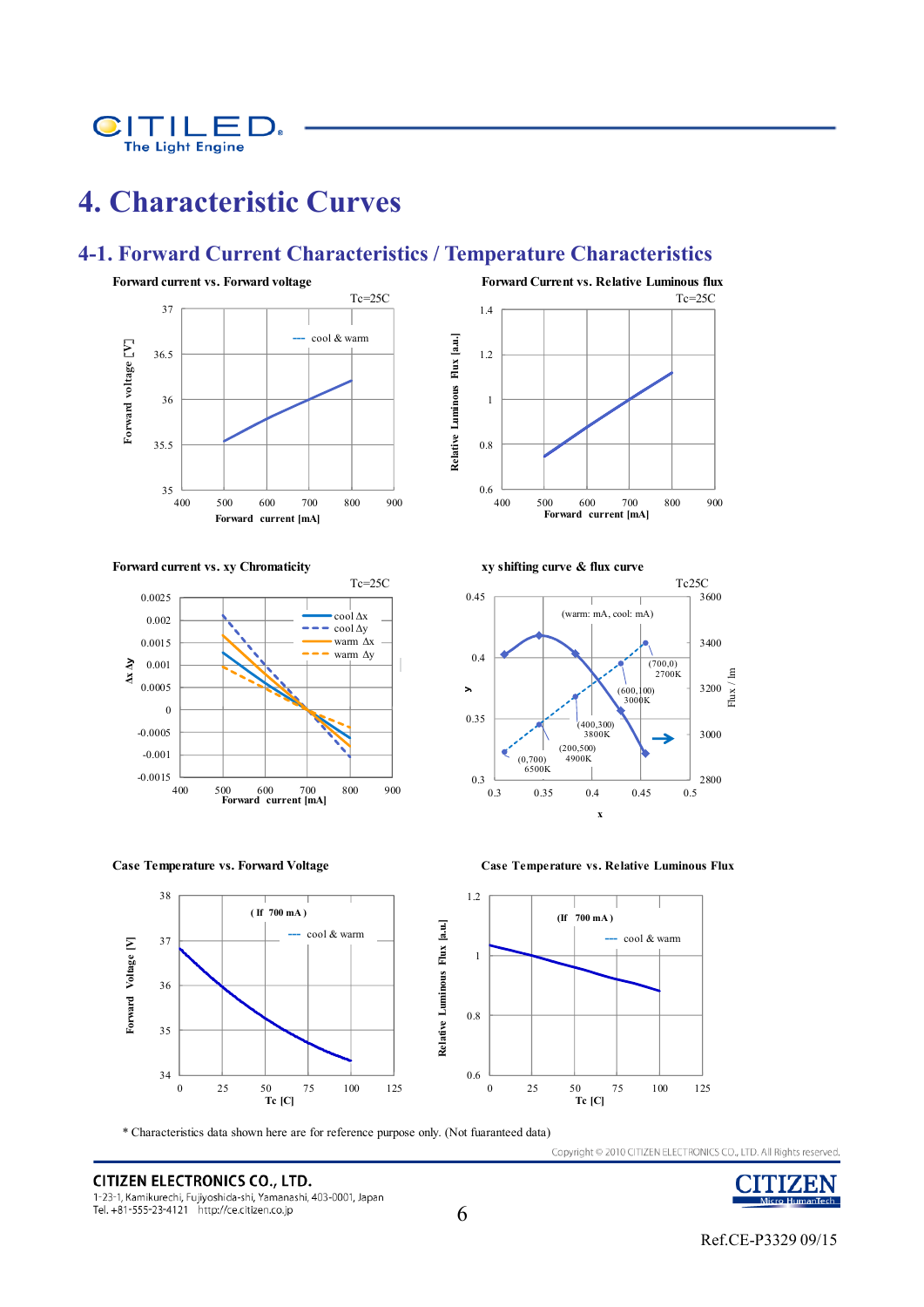

### **4-2. Optical Characteristics**

#### **Spectrum**



#### **Radiation Characteristic**





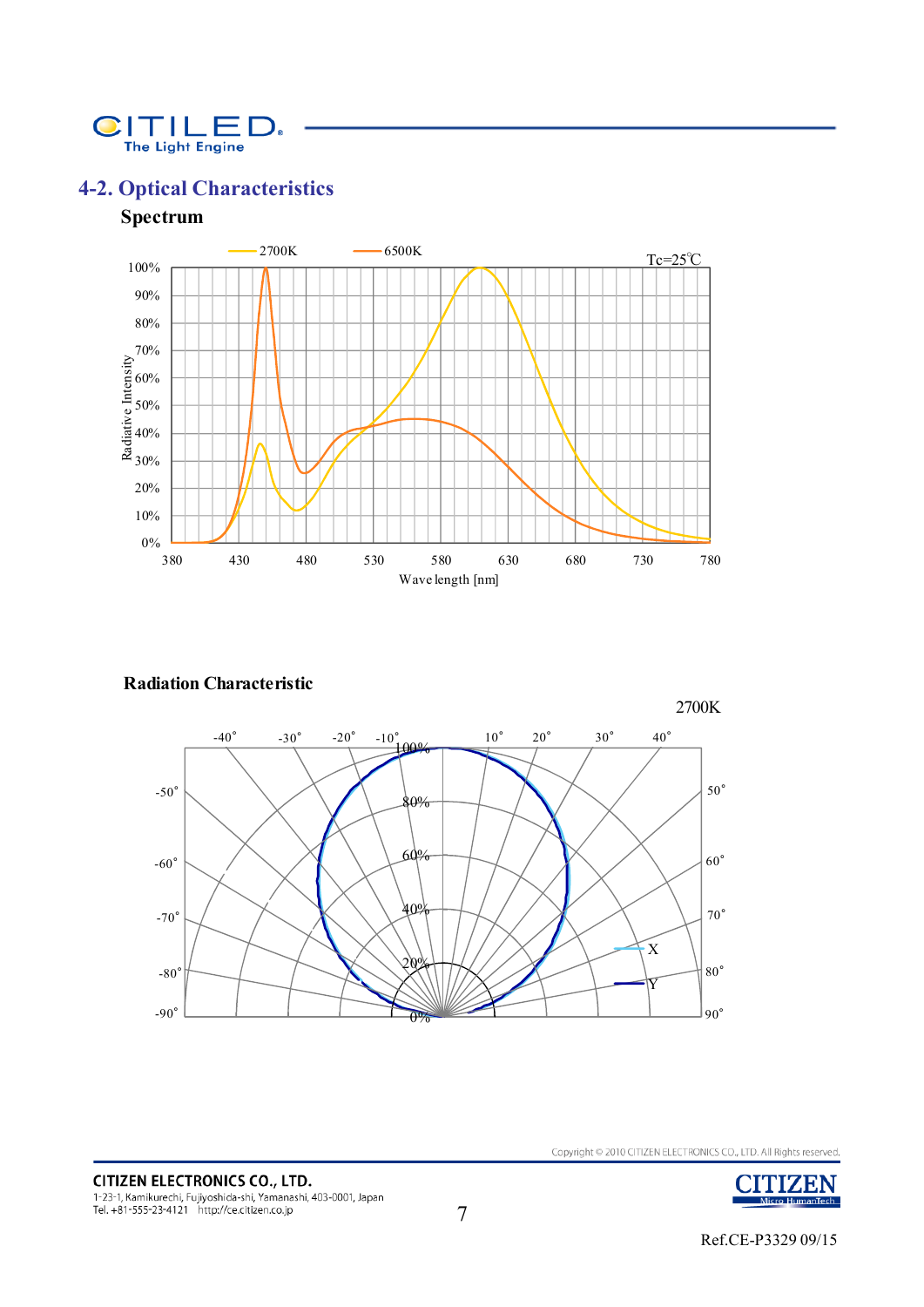



### **4-2. Optical Characteristics (continued)**

### **4-3. Derating Characteristics**



**Case Temperature vs. Allowable Forward Current**

**CITIZEN ELECTRONICS CO., LTD.** 1-23-1, Kamikurechi, Fujiyoshida-shi, Yamanashi, 403-0001, Japan<br>Tel. +81-555-23-4121 http://ce.citizen.co.jp

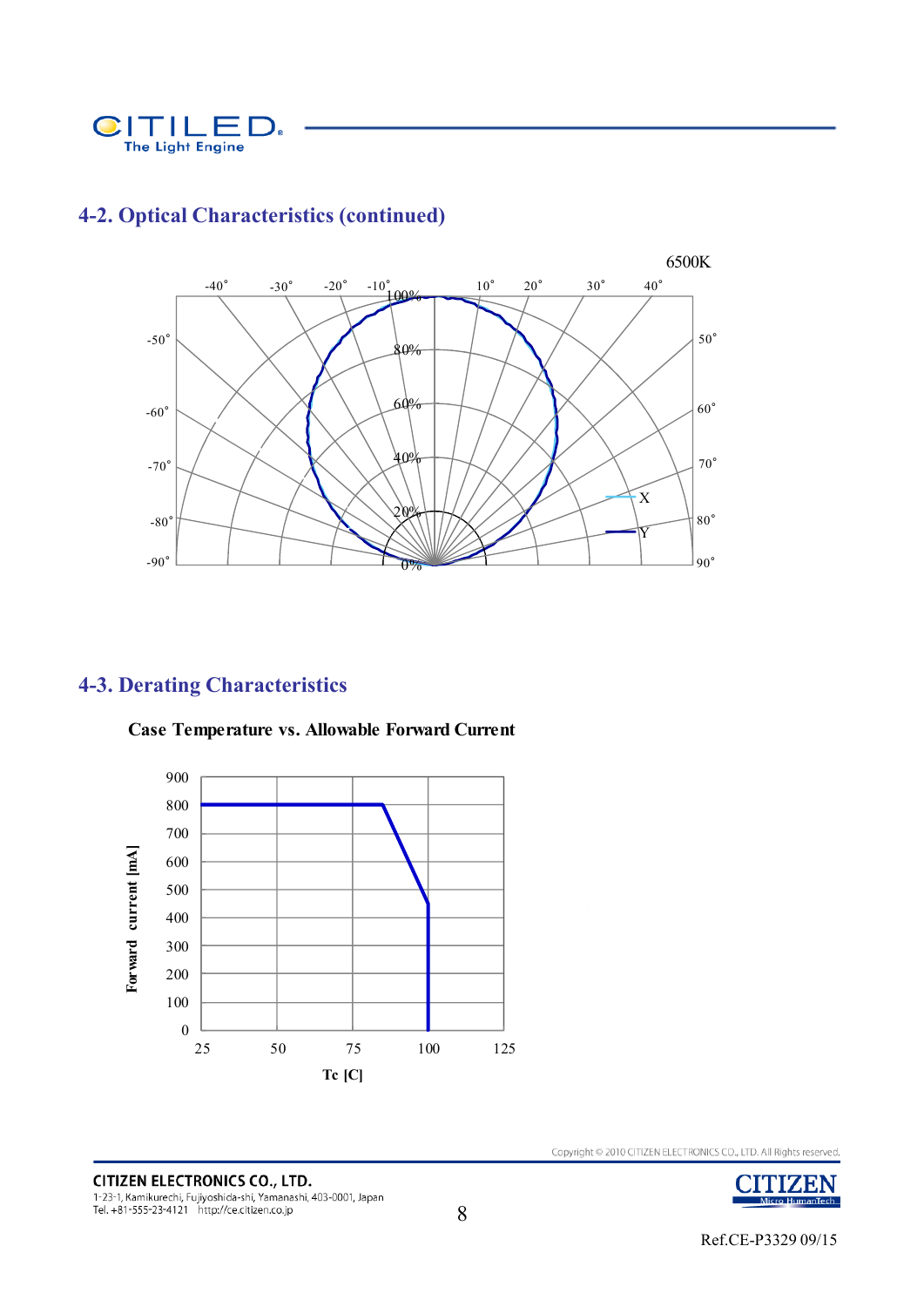

# **5. Reliability**

### **5-1. Reliability Test**

| <b>Test Item</b>              | <b>Test Condition</b>                                                                           |
|-------------------------------|-------------------------------------------------------------------------------------------------|
| Continuous Operation Test     | IF = 700 mA Tc=85 C, 1000 hours                                                                 |
| Low Temperature Storage Test  | $Ta = -40 C \times 1000$ hours                                                                  |
| High Temperature Storage Test | $Ta = 100 C \times 1000$ hours                                                                  |
| Moisture-proof Test           | Tc=60 C, 95 %RH for 1000 hours                                                                  |
| Thermal Shock Test            | $-40 \text{ C} \times 30 \text{ minutes} - 100 \text{ C} \times 30 \text{ minutes}$ , 100 cycle |

#### **5-2. Failure Criteria**

( Tc=25C )

| <b>Measuring Item</b> | <b>Symbol</b> | <b>Measuring Condition</b> | <b>Failure Criteria</b>  |
|-----------------------|---------------|----------------------------|--------------------------|
| Power Dissipation     | VF            | $IF = 700mA$               | $>U \times 1.1$          |
| Total Luminous Flux   | Φv            | IF $=700$ mA               | $\langle$ S $\times$ 0.7 |

U defines the upper limit of the specified characteristics. S defines the initial value.

Note : Measurement shall be taken between 2 hours and 24 hours, and the test pieces should be return to the normal ambient conditions after the completion of each test.

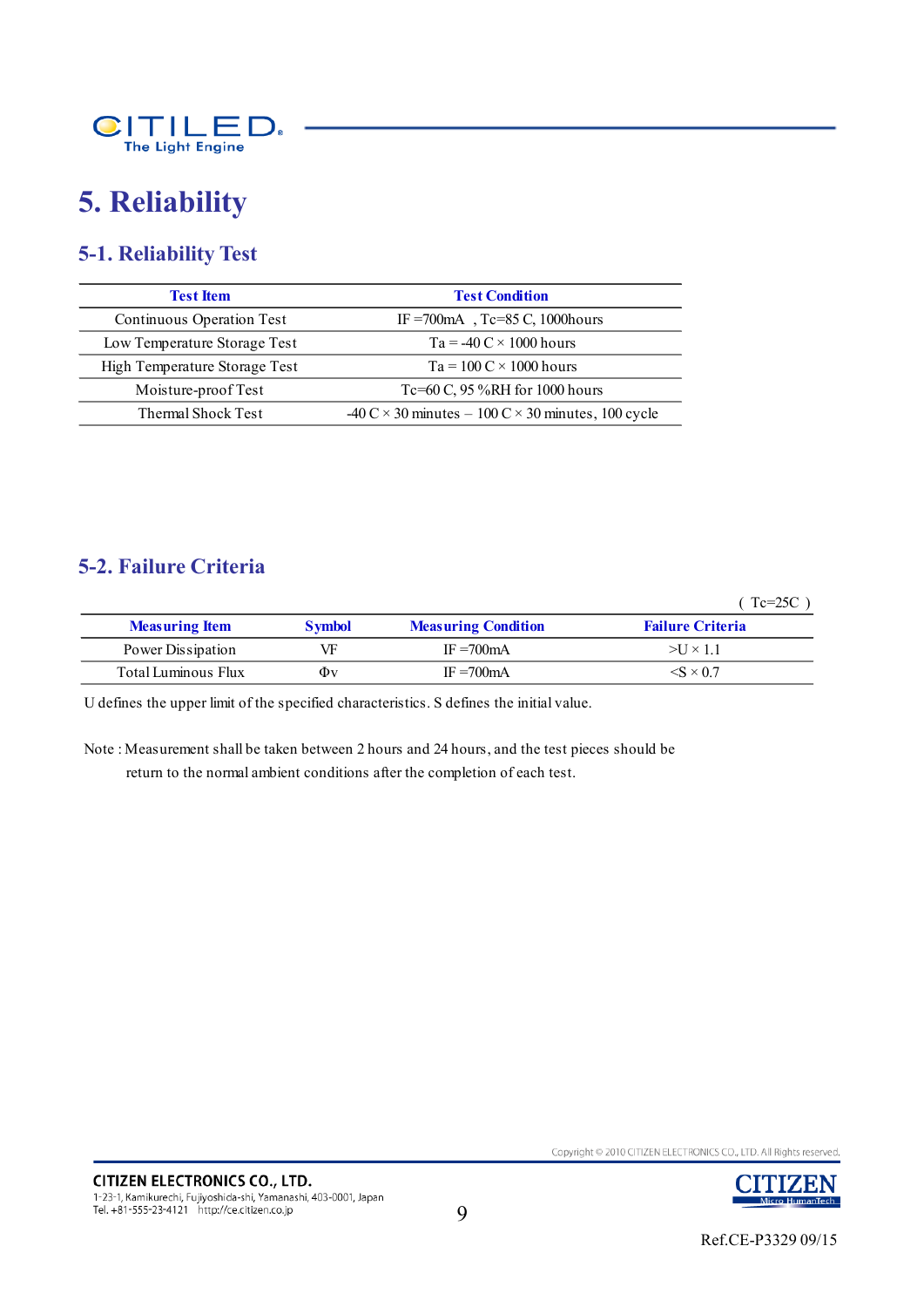

# **6. Packing Specification**

### **6-1. Packing**

An empty tray is placed on top of a 6-tier tray which contain 30 pieces each. (Smallest packing unit: 150 pieces)

A label with product name, quantity and lot number is placed on the upper empty tray.

Tray (Dimensions: 310 x 210 x 12 mm / Materials: Electrically conductive PS)



Product 30 pcs/Tray

#### **Example of indication label**

|                                                      | e.g. LCN- $C03AA-18$<br>l TYPE                                  |  |  |
|------------------------------------------------------|-----------------------------------------------------------------|--|--|
| <b>CUSTOMER</b>                                      | 2. P.No. (Cutomer's $P/N$ )                                     |  |  |
| $:LCN***************$ (1)<br>Type<br>$P. No.$ ****** | $3.$ Lot No.                                                    |  |  |
| Lot No: *******<br>$-3$                              | - First letter: Last digit of the year $e.g. 5: year 2015$      |  |  |
| $+ + +$<br>$-4$<br>Date                              | - Second letter: Production month<br>e.g. 1: Janua              |  |  |
| <b>PASS</b><br>$-5$<br>$7 * * *$<br>$Q'$ ty          | Note: October, November and December are designated X, Y and Z. |  |  |
| <b>CITIZEN ELECTRONICS CO., LTD.</b>                 | - Third & forth letter: CE's control number<br>e.g. 5X02        |  |  |
|                                                      | 4. Shipping Date                                                |  |  |

5. Quantity

**CITIZEN ELECTRONICS CO., LTD.** 1-23-1, Kamikurechi, Fujiyoshida-shi, Yamanashi, 403-0001, Japan<br>Tel. +81-555-23-4121 http://ce.citizen.co.jp

10

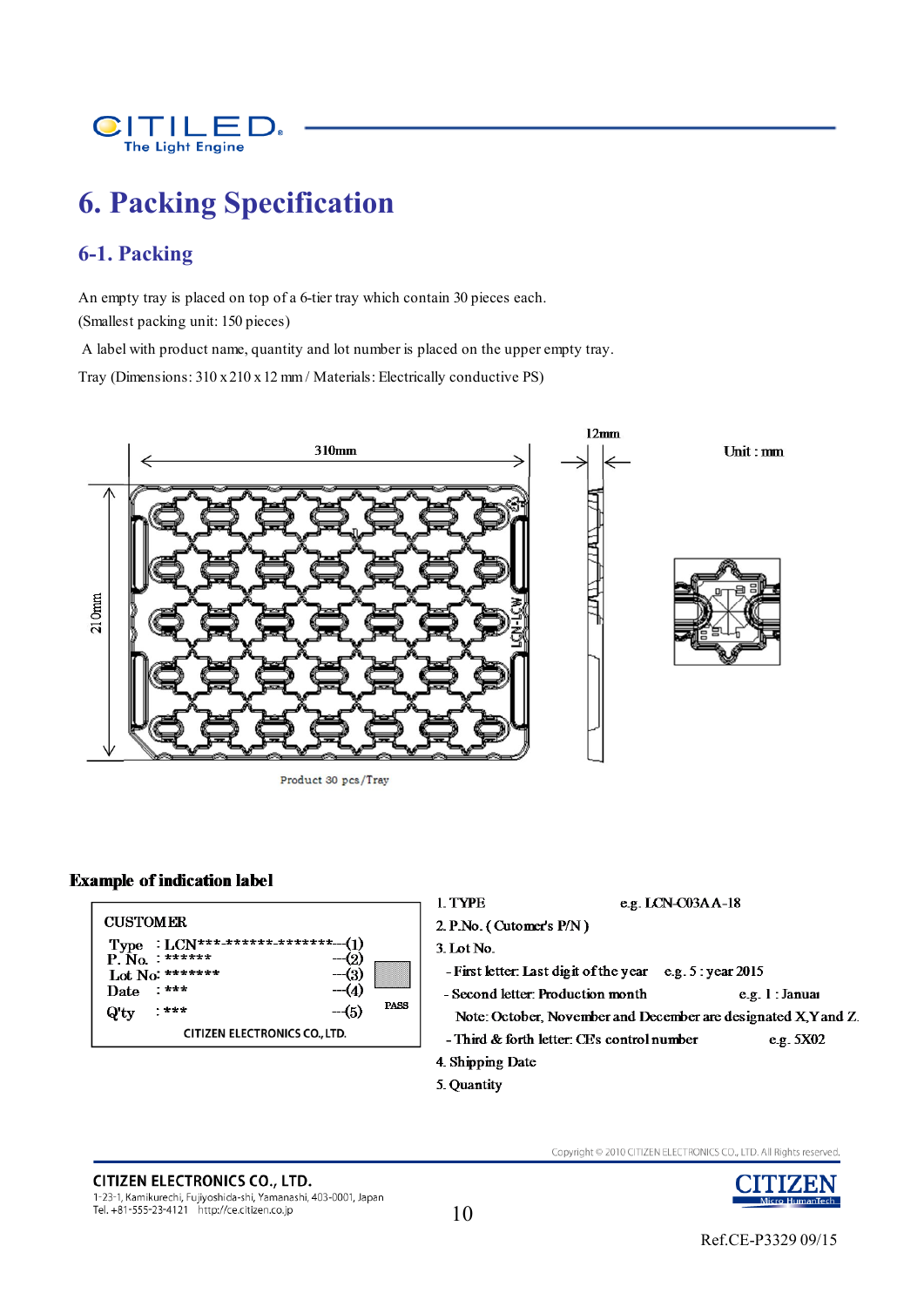

# **7. Precaution**

### **7-1. Handling with care for this product**

-Both the light emitting area (warm & cool) is composed of resin materials.

Please avoid the resin area from being pressed, stressed, rubbed, come into contact with sharp metal nail

(e.g. edge of reflector part) because the function, performance and reliability of this product

are negatively impacted.

-Please be aware that this product should not come into contact with any other parts while incorporating in your lighting apparatus or your other products.

-Please be aware that careful handling is required after the attachment of lead wires to prevent the application of any load to the connections.

#### **7-2. Countermeasure against static electricity**

-Handling of this product needs countermeasures against static electricity

because this is a semiconductor product.

-Please take adequate measures to prevent any static electricity being produced

such as the wearing of a wristband or anti-static gloves when handling this product.

-Every manufacturing facility in regard to the product (plant, equipment, machine, carrier machine

and conveyance unit) should be connected to ground and please avoid the product to be electric-charged.

-ESD sensitivity of this product is over 1000V (HBM, based on JEITA ED-4701/304).

-After assembling the LEDs into your final product(s), it is recommended to check whether the assembled LEDs are damaged by static electricity (electrical leak phenomenon) or not.

-It is easy to find static damaged LED dies by a light-on test with the minimum current value.

### **7-3. Caution of product assembly**

-Regarding this product assembling on the heat sink, it is recommended to use M3 screw  $\&$  to use thermal conductivity glue or grease, and please optimize the assembly conditions according to the specifications of the thermal conductivity glue or grease

It might be good for screw tightening on the heat sink to do temporary tightening and final tightening.

In addition, please don't press with excess stress on the product while the assembly. And, the surfaces of thermal

conductivity glue or grease, should be kept clean, therefore please remove pollution, fluid and oil on the surfaces.

-The condition of the product assembling on the heat sink and the control of screw tightening torque needs to be optimized according to the specification of the heat sink.

-Roughness, unevenness and burr of surface negatively impact thermal bonding between the product and heat sink and increase heat thermal resistance between them.

Confidence of thermally and mechanical coupling between the product and heat sink are confirmed by checking the mounting surface and measuring the case temperature of the product.

-In order to reduce the thermal resistance at assembly, it might be good to use TIM (Thermal Interface Material) on whole contact surface of the product.

In case of using thermal grease for the TIM, it might be good to apply uniformly on the contact surface of the product. In case of using thermal sheet for the TIM, it might be good to make sure that the product is NOT strained by stress when the screws are tightened for assembly.

Convright © 2010 CITIZEN ELECTRONICS CO., LTD. All Rights reserved

11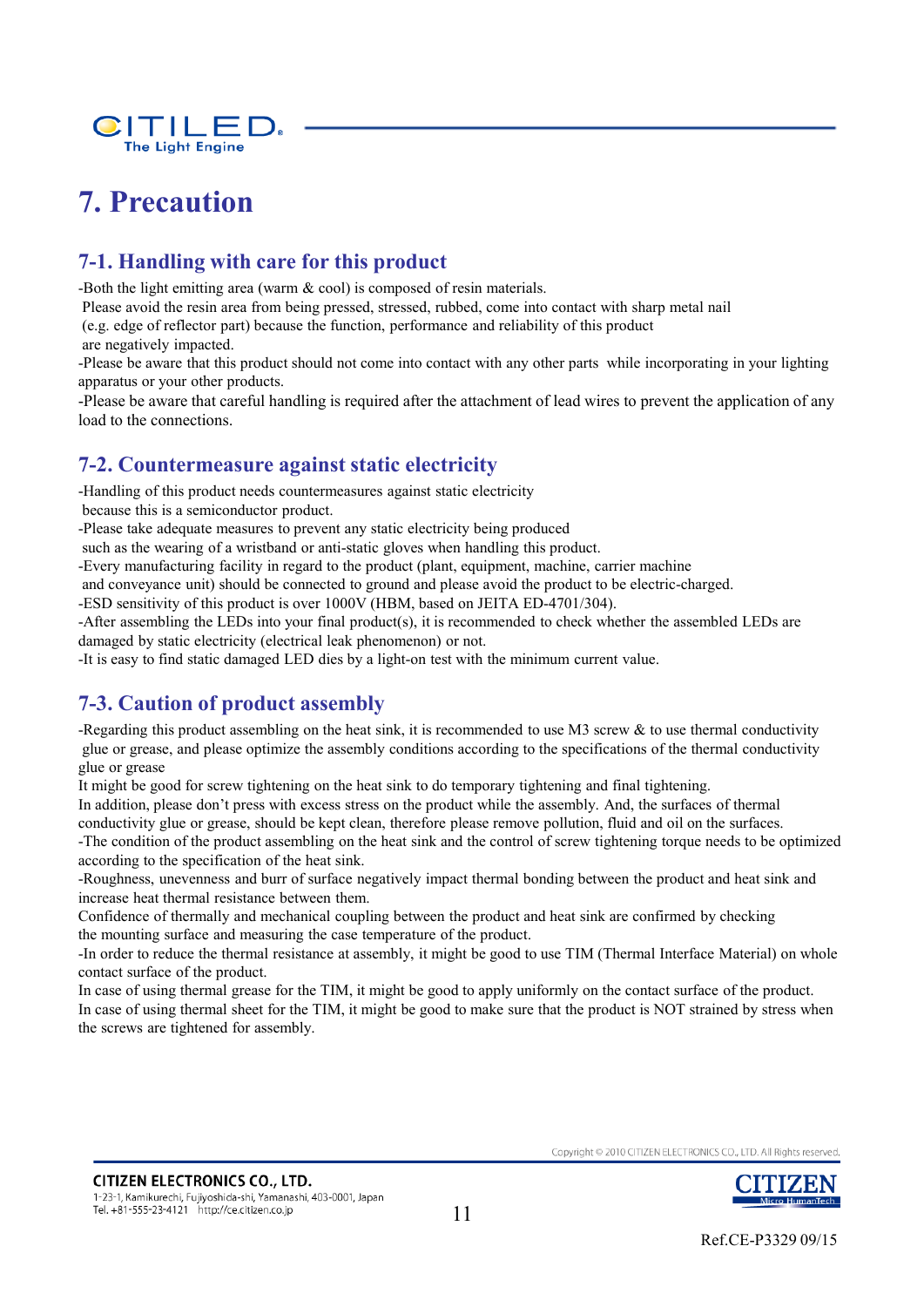

#### **7-4. Thermal Design**

-The thermal design to draw heat away from the LED junction is most critical parameter for an LED illumination system. High operating temperatures at the LED junction adversely affect the performance of LED's light output and lifetime. Therefore the LED junction temperature should not exceed the absolute maximum rating in LED illumination system. -The LED junction temperature while operation of LED illumination system depends upon thermal resistance of internal LED package (Rj-c), outer thermal resistances of LED package, power loss and ambient temperature. Please take both of the thermal design specifications and ambient temperature conditions into consideration for the setting of driving conditions. -For more information, please refer to application note "Thermal Management".

### **7-5. Driving Current**

-A constant current is required as an applying driving current to this product. In the case of constant voltage driving, please connect current-limiting resistor to each products in series and control the driving current to keep under the absolute maximum rating forward current value. -Electrical transient might apply excess voltage, excess current and reverse voltage to the product(s). They also affect negative impact on the product(s) therefore please make sure that no excess voltage, excess current and reverse voltage is applied to the product(s) .

#### -**7-6. Lighting at a minimum current value**

-In a case where the minimum current(IF min) is applied to the product, some of LED dice in the product might look different in their brightness due to the individual difference of the LED dice, and they are not failed.

#### -**7-7. Electrical Safety**

-This product is designed and produced according to IEC 62031:2008

(IEC 62031:2008 LED modules for general lighting. Safety specification)

-Dielectric voltage withstand test has been conducted on this product to see any failure after applying

voltage between active pads and aluminum section of the product, and to pass at least 500V.

-Considering conformity assessment for IEC62031:2008, almost all items of the specification depend upon your final product of LED illumination system.

Therefore, please confirm with your final product for electrical safety of your product.

As well, the products comply with the criteria of IEC62031:2008 as single LED package.

-This product itself is designed to cover UL requirements that may apply on the final product. however,

the UL certification still needs to be granted as the final product level which is depending on the design structure, materials used and how the LED is placed and fixed in the final product. Therefore please confirm electrical safety and dielectric in final product.

-Component failures can be caused by excessive voltage.

-Discharge before handling this product.

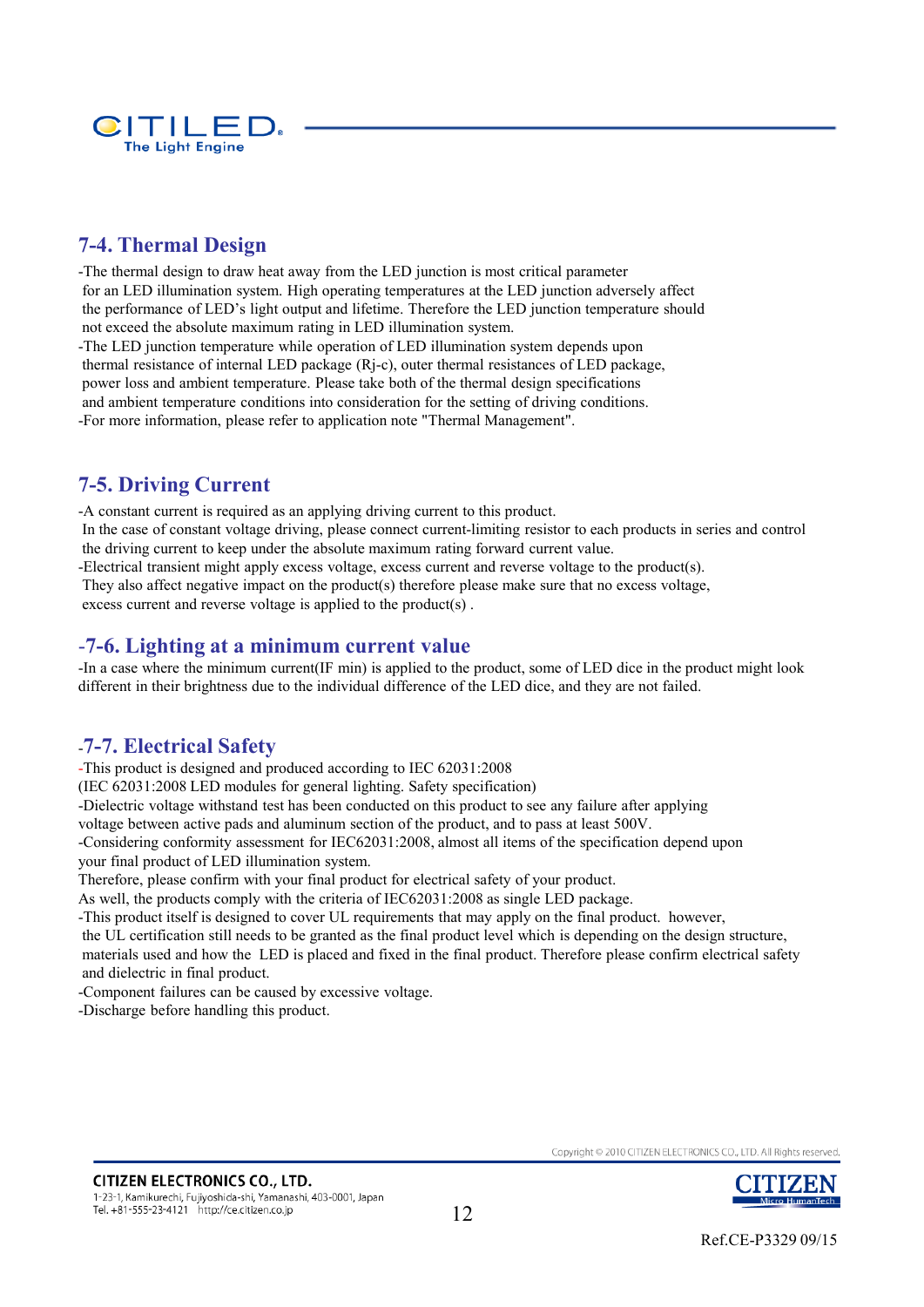

### **7-8. Recommended soldering Condition (This product is not adaptable to reflow process.)**

#### -For manual soldering

Please use lead-free soldering. Soldering shall be implemented using a soldering bit at a temperature lower than 350C, and shall be finished within 3.5 seconds for one land.

No external force shall be applied to resin part while soldering is implemented.

Next process of soldering should be carried out after the product has return to ambient temperature. -For soldering correction

Regarding soldering correction, above conditions shall be applied.

Contacts number of soldering bit should be within twice for each terminal as a correction.

\* Citizen Electronics cannot guarantee if usage exceeds these recommended conditions. Please use it after sufficient verification is carried out on your own risk if absolutely necessary.

#### **7-9. Eye Safety**

-The International Electrical Commission (IEC) published in 2006 IEC 62471 "2006 Photobiological safety of lamps and lamp systems " which includes LEDs within its scope. When sorting single LEDs according to IEC 62471, almost all white LEDs can be classified as belonging to either Exempt Group (no hazard) or Risk Group 1 (low risk). -However, Optical characteristics of LEDs such as radiant flux, spectrum and light distribution are factors that affect the risk group determination of the LED, and especially a high-power LED, that emits light containing blue wavelengths, might have properties equivalent to those of Risk Group 2 (moderate risk). -Great care should be taken when directly viewing an LED that is driven at high current, has multiple uses as a module or when focusing the light with optical instruments, as these actions might greatly increase the hazard to your eyes. -It is recommended to regard the evaluation of stand-alone LED packages as a reference and to evaluate your final product.

#### **7-10. This product is not designed for usage under the following conditions.**

If the product might be used under the following conditions, you shall evaluate its effect

and appropriate them. In places where the product might:

-directly and indirectly get wet due to rain and/or at place with the fear.

-be damaged by seawater and/or at place with the fear

-be exposed to corrosive gas (such as Cl2, H2S, NH3, SOx, NOx and so on) and/or at place with the fear. -be exposed to dust, fluid or oil and/or at place with the fear.

-be put in the enclosed space with halogenated substance and/or gas (such as Br, Cl and so on).



Ref.CE-P3329 09/15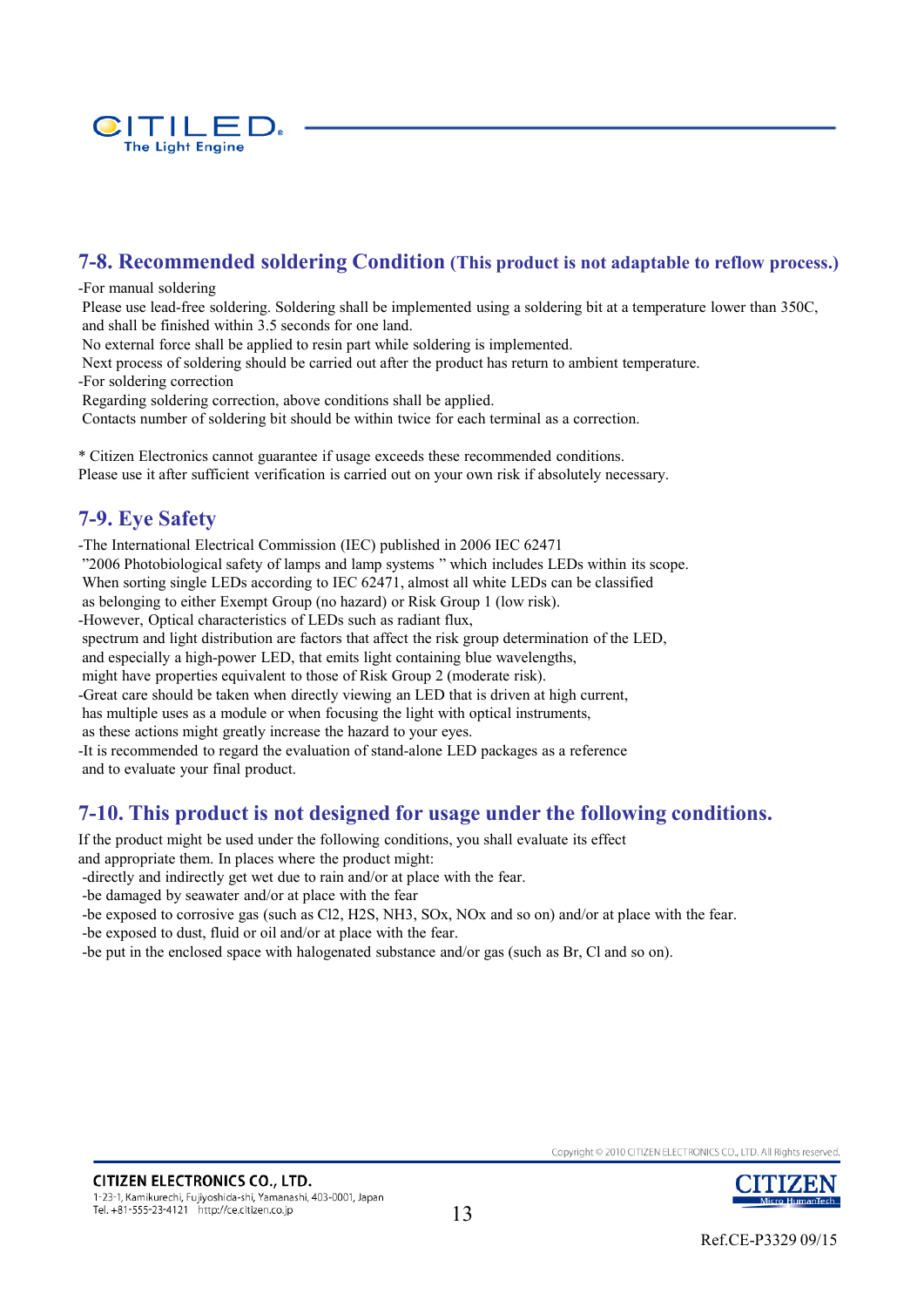

# **8. Warranty**

(1) CITIZEN ELECTRONICS guarantees the term of the reliability test results and elementary substances of the supplies to be within the set conditions. Please note that any accident/damage that occurs during or because of usage that deviates from the conditions contained in the specifications are not warrantable.

- (2) Although CITIZEN ELECTRONICS will deliver products of quality assured by the terms included in these specifications, incorporation in actual machines, lifetime in actual use and another quality shall be confirmed sufficiently by customers. Customers are responsible for ensuring quality and to meet the specifications such as with regard to the security / the performance to standards of safety / reliability of the finished product.
- (3) The use of this product is intended for use in general electronics such as business machines, communication equipment, audio-visual equipment, household electrical appliances and measurement devices, etc.
- (4) If this product is considered to be used in applications where high reliability is required and failure or malfunction have a direct influence on human life or health such as aerospace instrument, medical equipment, atomic energy control devices and so on, please contact Citizen Electronics beforehand.

# **9. Action for failed product**

- (1) If a failed product is found, action shall be taken after consultation between both sides. However, in cases where it is obvious that the relevant failed product is attributed to CITIZEN ELECTRONICS, action will be limited to product replacement delivery.
- (2) When a failed product is returned, the failure phenomenon should be specified in writing and attached. CITIZEN ELECTRONICS will review the condition promptly and report the result to the customer.

# **10. Others**

- (1) All matters of this product's quality with regard to the customer are mentioned in these specifications, and any matters which are not mentioned in these specifications in items stated prior to receipt shall lose efficacy.
- (2) When a question occurs about the contents of these specifications, please contact CITIZEN ELECTRONICS. In addition, if there is any discrepancy in the contents of these specifications, both sides shall handle the matter with gentlemanlike discussion.
- (3) Please do not conduct any actions equal to reverse-engineering such as the disassembling or the analysis of this product without CITIZEN's permission.

Please contact CITIZEN directly without disassembling in any way if a failure is found in this product.

(4) If this product is not returned within three weeks after this specification has been published, it is judged that the contents have been accepted.

CITIZEN Micro HumanTech is a registered trademark of Citizen Holding Co., Japan. CITILED is a registered trademark of CITIZEN ELECTRONICS CO., LTD. Japan

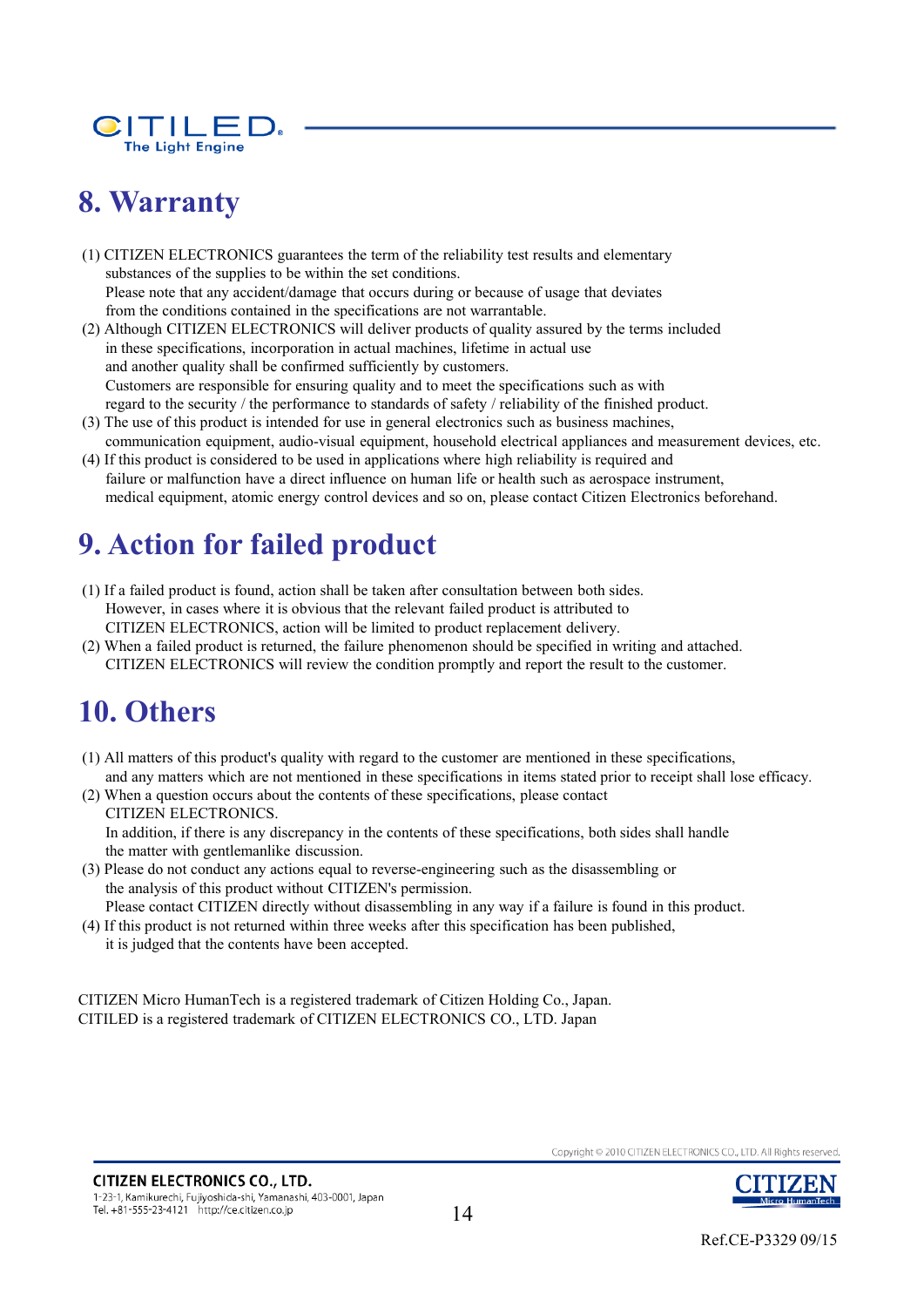

# **11. Use of this product**

**(1)** This document is provided for reference purposes only so that CITIZEN ELECTRONICS' products are used as intended. CITIZEN ELECTRONICS neither makes warranties or representations with respect to the accuracy or completeness of the information contained in this document nor grants any license to any intellectual property rights or any other rights of CITIZEN ELECTRONICS or any third party with respect to the information in this document.

**(2)** All information included in this document such as product data, diagrams, charts, is current as of the date this document is issued.

Such information, however, is subject to change without any prior notice.

Before purchasing or using any CITIZEN ELECTRONICS' products listed in this document, please confirm the latest product information with a CITIZEN ELECTRONICS' sales office, and formal specifications must be exchanged and signed by both parties prior to mass production.

**(3)** CITIZEN ELECTRONICS has used reasonable care in compiling the information included in this document, but CITIZEN ELECTRONICS assumes no liability whatsoever for any damages incurred as a result of errors or omissions in the information included in this document.

**(4)** Absent a written signed agreement, except as provided in the relevant terms and conditions of sale for product, and to the maximum extent allowable by law, CITIZEN ELECTRONICS assumes no liability whatsoever, including without limitation, indirect, consequential, special, or incidental damages or loss, including without limitation, loss of profits, loss of opportunities, business interruption and loss of data, and disclaims any and all express or implied warranties and conditions related to sale, use of product, or information, including warranties or conditions of merchantability, fitness for a particular purpose, accuracy of information, or no infringement.

**(5)** Though CITIZEN ELECTRONICS works continually to improve products' quality and reliability, products can malfunction or fail. Customers are responsible for complying with safety standards and for providing adequate designs and safeguards to minimize risk and avoid situations in which a malfunction or failure of a product could cause loss of human life, bodily injury or damage to property, including data loss or corruption.

In addition, customers are also responsible for determining the appropriateness of use of any information contained in this document such as application cases not only with evaluating by their own but also by the entire system. CITIZEN ELECTRONICS assumes no liability for customers' product design or applications.

**(6)** Please contact CITIZEN ELECTRONICS' sales office if you have any questions regarding the information contained in this document, or if you have any other inquiries.

CITIZEN Micro HumanTech is a registered trademark of Citizen Holding Co., Japan. CITILED is a registered trademark of CITIZEN ELECTRONICS CO., LTD. Japan